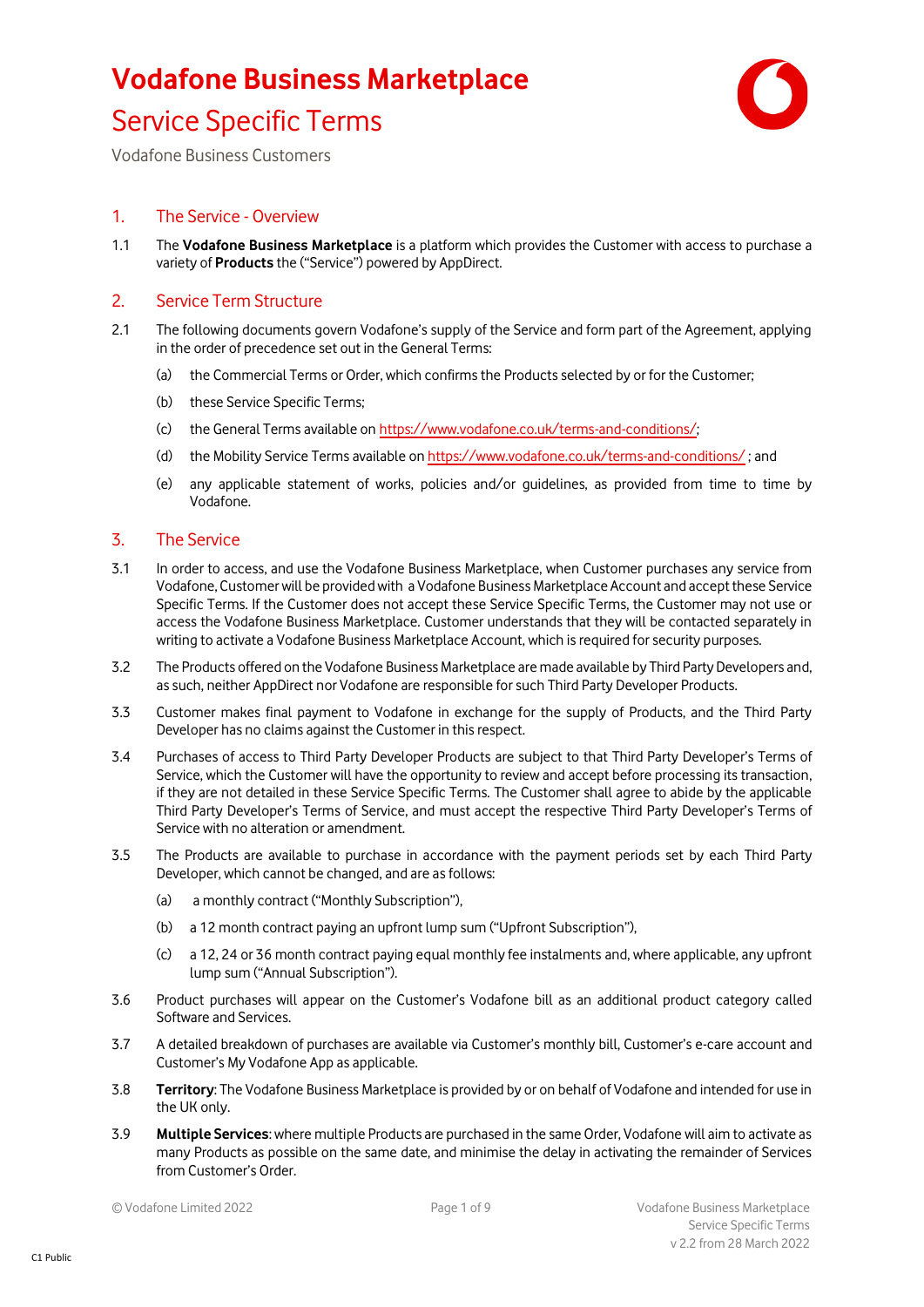

Vodafone Business Customers

#### 4. Charges

#### **Monthly Subscriptions**

- 4.1 The minimum contract term is 1 month and a recurring monthly fee is charged unless the Customer provides Vodafone with 30 days' notice in writing of the intention to terminate this Agreement.
- 4.2 Monthly Subscriptions start on the date of purchase, and will continue for one month from this date, upon which it will be auto-renewed unless the Customer notifies Vodafone they wish to cancel the Monthly Subscription in accordance with this Agreement.

#### **Annual Subscriptions**

- 4.3 The minimum contract term will be 12, 24 or 36 months, as detailed in the Order.
- 4.4 To avoid interruption, selected Products will automatically renew for an Additional Term/s, unless Customer serves notice to terminate in accordance with this Agreement. The Customer will need to refer to the Order and/or Third Party Developer's Terms of Service for whether the Product is subject to an Additional Term/s.
- 4.5 Unless the contract renews for an Additional Term, the Annual Subscription will automatically renew on a 30 day rolling contract. A recurring monthly fee will continue to be charged unless the Customer notifies Vodafone that they wish to cancel the Annual Subscription before the end of the Subscription year.

#### **Upfront Subscriptions**

- 4.6 **Commencement and Duration**: The Service shall begin on the date on which an Order for the Products becomes binding, and it will continue thereafter until termination or cancellation in accordance with this Agreement. For Product purchases via Vodafone:
	- (a) telesales agent, the Customer is bound at the point at which the telesales agent has been expressly authorised by the Customer to click "purchase" in the Vodafone Business Marketplace on the Customer's behalf;
	- (b) account manager, the Customer is bound at the point at which Vodafone has been expressly authorised by the Customer to click "purchase" in the Vodafone Business Marketplace on the Customer's behalf; or
	- (c) Business Marketplace directly, the Customer is bound at the point at which Customer clicks "purchase" in the Vodafone Business Marketplace.
- 4.7 Any changes to the pricing of the Products are at the discretion of Vodafone. It is the Customer's responsibility to check the prices detailed on Vodafone Business Marketplace, to ensure it has the latest information.

#### **Contract renewals**:

4.8 Unless otherwise stated in the Terms, all Subscriptions are automatically renewed for an Additional Term/s to avoid interruption, unless Customer serves notice before the end of the Term to terminate in accordance with this Agreement.

#### 4.9 **Early Termination Fee:**

- (a) If a Customer cancels their subscription prior to the end of the Minimum Term or an Additional Term, the customer will need to pay an Early Termination Fee equal to: the monthly fee equivalent to the minimum order quantity multiplied by the number of months left on the contract.
- (b) For example, if Customer pays a monthly subscription charge of £10 per month for 25 licences on an Annual Subscription of 12 months and terminates in month six, Customer will be required to pay an Early Termination Fee of  $(E10 \times 25) \times 6 = E1,500$ .
- (c) The Early Termination Fee will be applied to the Customer's next bill.
- (d) If Customer cancels their Upfront Subscription prior to the end of any 12-month period, there is no Early termination fee, however, the Customer will forfeit the upfront lump sum payment for that Subscription year.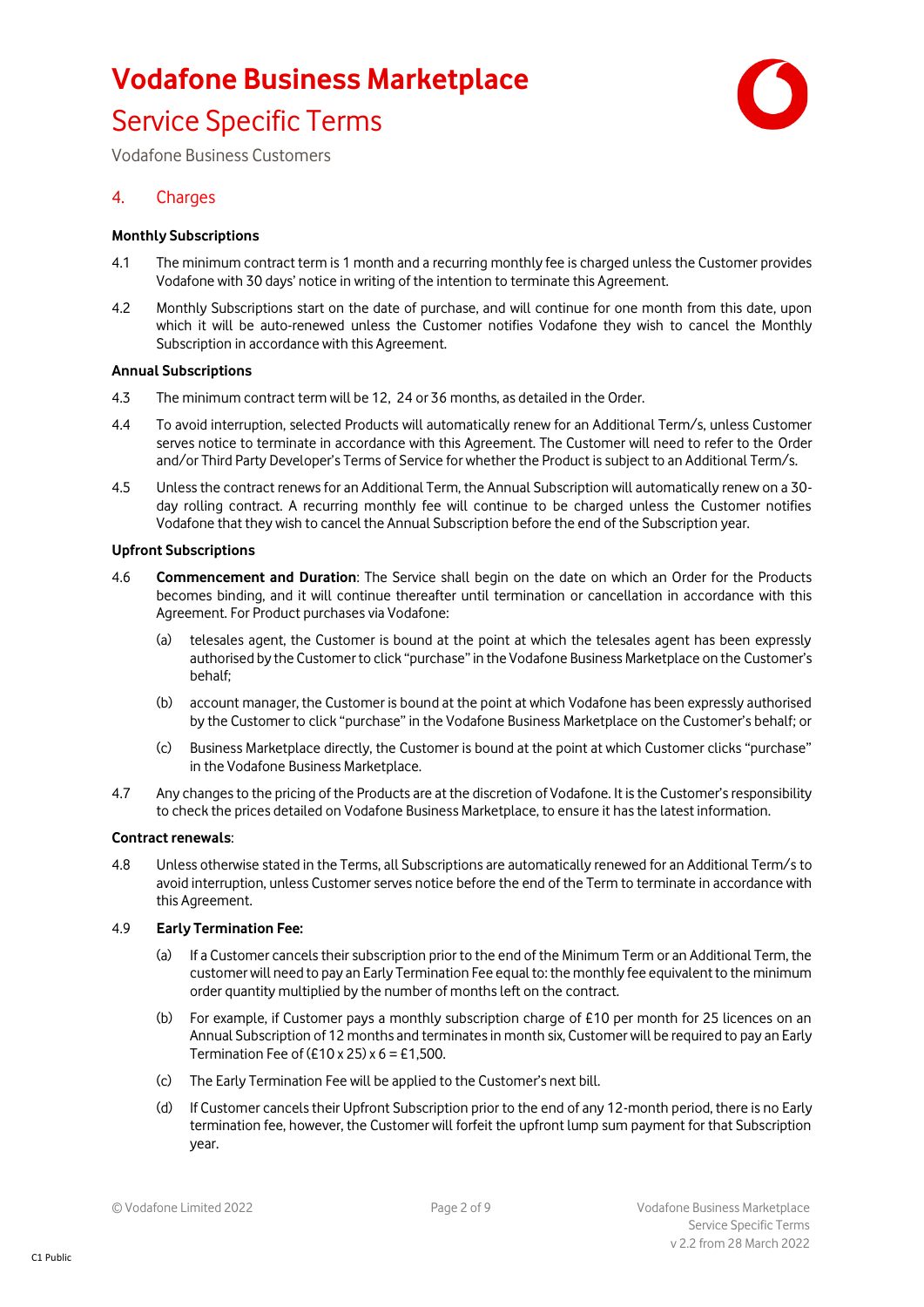

Vodafone Business Customers

- 4.10 **Bill presentment:** A detailed breakdown of charges for products bought through the Vodafone Business Marketplace appears on a customer's bill under the heading "Software and Services". This shows the actual usage for the previous month.
- 4.11 **Pro-rate:** When a monthly licence subscription period does not coincide with a Customer's billing period we pro-rate the charges for the software subscription according to the number of days remaining in the month the charge is incurred.
- 4.12 **Licence:** Customer must adhere to the relevant type of licencing model detailed in the Commercial Terms and/or Order. For example, where a one licence per device model is applicable, Customer must not assign more than one device per licence obtained.
- 4.13 **Verification:** Customer agrees that Vodafone may verify Customer's compliance with this Agreement. If during the verification, Vodafone identifies any unlicensed installations of the Third Party Product, Customer will within 30 days' purchase sufficient licences to cover any shortfall at the then Standard List Price. If Customer does not purchase sufficient licences following this 30 day period, Vodafone reserves the right to increase Customer's licence quantity and invoice Customer for any such additional required licences.
- 4.14 **Discounts:** If a discount is applied, it can only be guaranteed for the initial contract term. Vodafone reserves the right to remove the discount on expiry of the initial contract term.

#### 5. Products

- 5.1 Vodafone, the Third Party Developer and Customer are independent contractors with respect to Vodafone's resale of the Products. Customer and Third Party Developer are directly responsible to each other for the performance of their respective obligations under the Third Party Developer's Terms of Service and privacy policies between them in relation to the Products.
- 5.2 Customer is responsible for providing the necessary notices, and obtaining and maintaining any consents, required from Users, to allow Vodafone and the Third Party Developer to perform their respective contractual obligations in respect of the Customer.
- 5.3 In order to use or access the Product, the Customer must accept and comply with the Third Party Developer's Terms of Service. If Customer does not accept or comply with the Third Party Developer's Terms of Service:
	- (a) Customer will be liable for any costs or losses suffered by Vodafone as a result of such a failure, including but not limited to any costs or losses suffered by Vodafone as a result of claims from the Third Party Developer relating to a failure by the Customer of accepting the Third Party Developer's Terms of Service; and
	- (b) Customer shall not use, access, or make available for use or access the relevant Product, and Vodafone shall not be bound to procure the delivery of the relevant Product.
- 5.4 Vodafone will provide support services for all Products it resells. Vodafone will be the point of contact for all operational or technical support questions related to the Products, and will escalate or refer to the Third Party Developer if needed. If the Customer contacts the Third Party Developer directly, the Third Party Developer at its sole discretion may offer the Customer support or redirect the Customer to Vodafone.
- 5.5 It is the Customer's responsibility to raise with Vodafone issues with the Service which may give rise to Service Credits. Any Service Credits claimed by the Customer should be claimed through Vodafone by the Customer providing Vodafone with the necessary credit request information. Vodafone will pass the claim to the Third Party Provider and the Third Party Provider will determine whether Service Credits are payable. The Customer is responsible for providing all evidence and information as may be required by the Third Party Provider to assess any claim for Service Credits by the Customer. The Third Party Provider's decision shall be final and Vodafone shall not be liable for any Service Credits which are not accepted as payable by the Third Party Provider. Vodafone shall only pay Customer for any Service Credits once they have been paid by the Third Party Provider to Vodafone.
- 5.6 The Third Party Developer's Terms of Service set out the Customer's sole and exclusive remedy for any failure by the Third Party Developer to meet any applicable service level agreements, and it is the Customer's responsibility to raise such issue with Vodafone directly. Any claim by the Customer of a failure by the Third Party should be claimed through Vodafone by Customer providing Vodafone with the necessary requested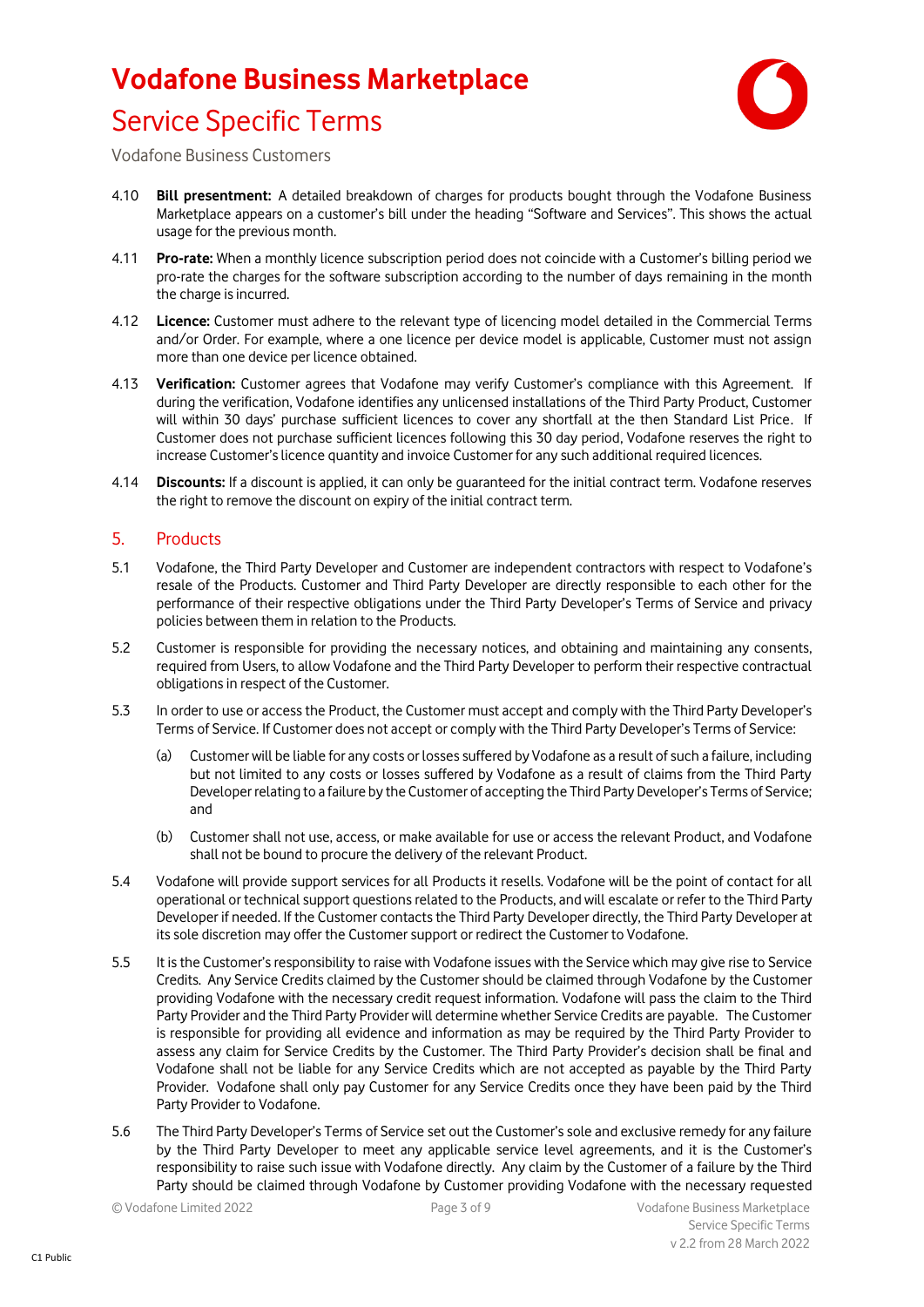

Vodafone Business Customers

information. Vodafone will pass the claim to the Third Party Developer and the Third Party Developer will determine whether a remedy is applicable. The Customer is responsible for providing all evidence and information as may be required by the Third Party Developer to assess any claim for a failure to meet service levels by the Customer. The Third Party Developer's decision shall be final and Vodafone shall not be liable for any remedies, which are not accepted as due by the Third Party Developer. Vodafone shall only make available to the Customer the applicable remedy once Vodafone has received this from the Third Party Developer.

5.7 Each respective Third Party Developer is the supplier of the Product and will be solely liable for any loss, damage or personal injury suffered or sustained in connection with the access and use of each Product, and Vodafone shall have no liability for the same.

#### 6. General

- 6.1 The inclusion of Products or links to third party sites does not imply Vodafone's endorsement of the same and unless expressly stated elsewhere, Vodafone is not responsible or liable for third party materials included within the Products or links.
- 6.2 Supply of the Products via the Vodafone Business Marketplace does not constitute a grant or waiver of any rights of the copyright owners.
- 6.3 Unless otherwise specified, Products are for use by the Customer or the Customer's internal use only.

#### 6.4 **Availability of Services:**

- (a) Vodafone cannot guarantee that the Vodafone Business Marketplace or Products will be fault free.
- (b) In addition to the terms in the General Terms, Vodafone may restrict or suspend access to Vodafone Business Marketplace for operational reasons including but not limited to: (i) in order to carry out maintenance or testing; (ii) when it is necessary to safeguard the security and integrity of the Third Party Developer Products or the Vodafone Business Marketplace ; (iii) to reduce the incidence of fraud; and (iv) for the introduction of new Products.
- 6.5 **No Warranties:** The Products supplied to the Customer via Vodafone Business Marketplace are on an 'as is' basis and neither Vodafone nor AppDirect, make any warranties, express or implied, regarding their satisfactory quality, fitness for a particular purpose, reliability, timeliness, accuracy, completeness, security or that they are free from error, and therefore shall not be liable for any downtime, suspension or interruption of the Products including any resulting loss or claim resulting therefrom.

#### 6.6 **Use of Third Party Developer Products**:

- (a) Customer shall not use any Third Party Developer Products for any purpose, which Vodafone, acting reasonably, believes is abusive, a nuisance, illegal or fraudulent. The Third Party Developer's Terms of Services and Specific Conditions of Use set out what may constitute unacceptable use of Products.
- (b) Where a specific User is in breach of the applicable Third Party Developer's Terms of Service or causes the Customer to be in breach of its obligations under the Agreement, Vodafone shall be entitled to suspend such User's use of the Product and access to the Vodafone Business Marketplace. Vodafone shall notify Customer of its intention to do so where this is reasonably practicable, allowing an opportunity to remedy the alleged breach (where it is capable of remedy), otherwise Vodafone shall notify Customer as soon as reasonably practicable after the suspension. This right of suspension shall only apply during the period of breach, although re-instatement of the Third Party Developer Products may be subject to the payment of a reconnection charge by the Customer.
- (c) During any period of suspension, Customer shall continue to pay all Charges due in respect of the suspended the Third Party Developer Products.
- (d) Customer shall keep any information or password(s) used to access the Product confidential.
- (e) Customer agrees that when using or accessing the Third Party Developer Products they take full responsibility for:
	- files and data transferred or stored, and  $(i)$
	- $(ii)$ maintaining all appropriate backups of files and data transferred or stored.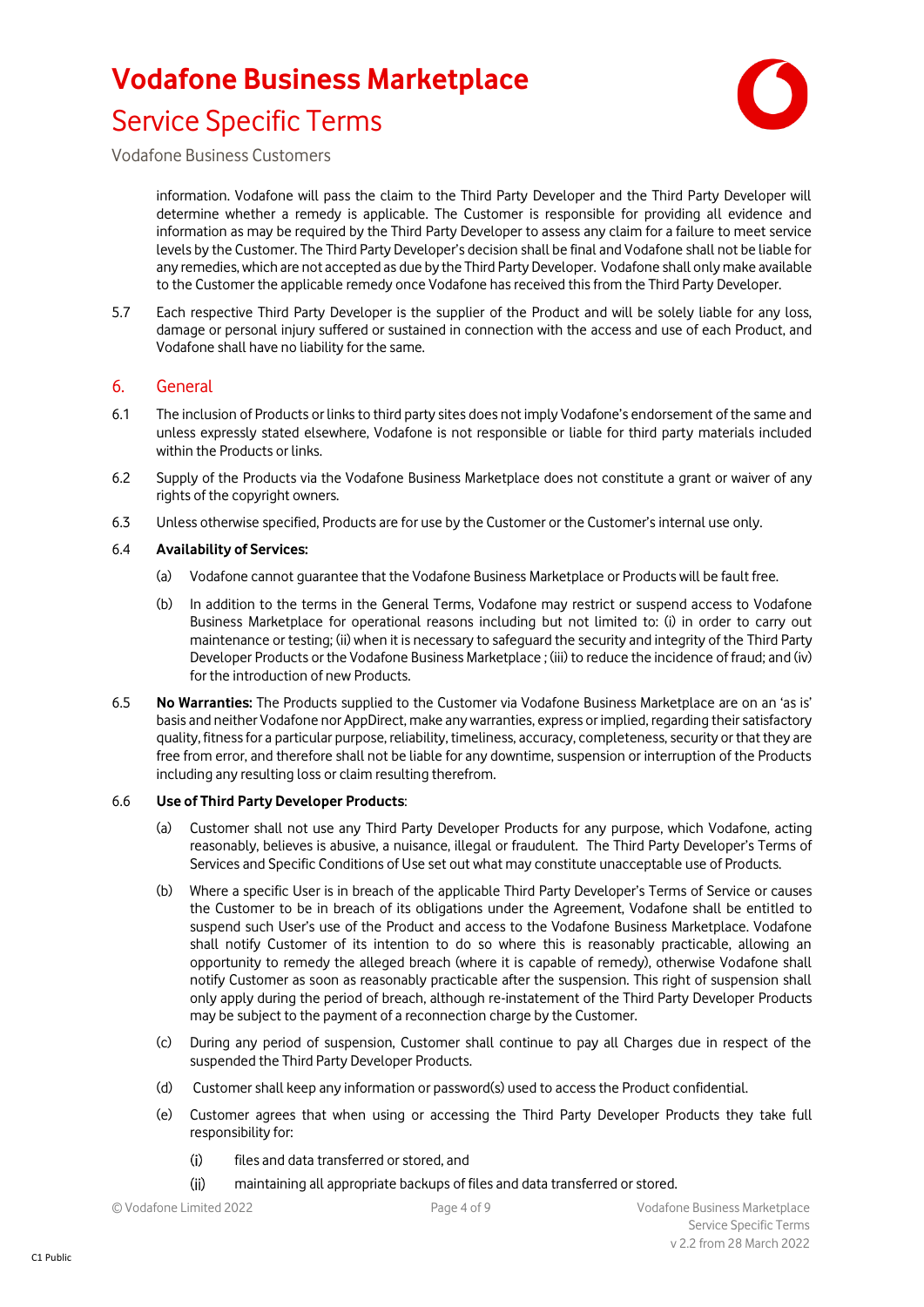

Vodafone Business Customers

- (f) Vodafone will not be responsible for any data loss from Customer's use or access of the Products.
- 6.7 **Retained Rights:** Vodafone retains all right, title and interest in and to the Vodafone Business Marketplace, and any Vodafone content, and reserves all rights not expressly granted to Customer in this Agreement, save for the AppDirect Platform for which AppDirect retains all right, title and interest.
- 6.8 **Limitation of Liability and Damages.** Vodafone does not commit AppDirect to be liable for any damages.

#### 6.9 **Termination:**

- (a) **Convenience:** Subject to any amounts that remain payable in accordance with this Agreement each party may end this Agreement in whole or in part by giving the other 30 days' notice in writing. Where a Core Product has a Supplementary Product associated with the Core Product, the Customer may be required to cancel the Supplementary Product and wait until that cancellation has taken effect before the Core Product can be cancelled.
- (b) **Other:** If Vodafone is no longer authorised to provide the Vodafone Business Marketplace or Products, for example following termination of a contract between Vodafone and a Third Party Developer, Vodafone may terminate the affected Product with immediate effect on written notice to Customer. If this happens, Vodafone will credit Charges paid in advance in relation to the terminated Product for the period following termination, without affecting Customer's rights under this Agreement, and the Customer will not be liable for any further Charges.

#### 6.10 **Effects of Termination:**

- (a) In addition to the effects set out in the General Terms, on termination of the Agreement (in whole or part), Vodafone will terminate access to the Product and the Vodafone Business Marketplace and Customer will cease using the Product. The Customer shall also ensure its Users cease using the Product.
- (b) Customer shall (if requested by Vodafone), delete or destroy all copies of the user documentation which Vodafone or the Third Party Developer has supplied or which Customer has copied, in whatever form and return, delete or destroy all copies of the Deliverables within 7 calendar days of termination of the Order or of termination of the relevant Products, and provide Vodafone and/or the Third Party Developer with written confirmation that all such copies have been returned, deleted or destroyed.
- 6.11 Customer may supply the Productsto Users, but not to any other party. Customer shall ensure the compliance of Users with the Third Party Developer's Terms of Service, all applicable laws and Codes of Practice.
- 6.12 Where Vodafone, or Third Party Developer creates Intellectual Property Rights during, or as a result of the supply of the Products to the Customer, or through the Vodafone Business Marketplace, Vodafone, or Third Party Developer as applicable shall own all such Intellectual Property Rights.
- 6.13 Customer warrants that they will not export any controlled technical data or software acquired from Vodafone under this Agreement in breach of export control laws. For the avoidance of doubt, this includes both physical and electronic export of technical data or software.
- 6.14 Customer must not do anything to jeopardise Vodafone's, or Third Party Developer's Intellectual Property Rights or those of any of their licensors including:
	- register or attempt to register any competing Intellectual Property Rights to those of Vodafone  $(i)$ or Third Party Developer, or their licensors;
	- $(ii)$ delete or tamper with any proprietary notice on or in Vodafone's, or Third Party Developer's Intellectual Property Rights or those of any of their licensors; or
	- $(iii)$ take any action that diminishes the value of any trade marks included in Vodafone's or Third Party Developer's Intellectual Property Rights or those of any of their licensors; or use any Product in violation of Applicable Law.

#### 7. Data Protection

7.1 Customer agrees that where it is reasonably requested by a Third Party Developer, Vodafone may provide Customer's billing and contact information to the relevant Third Party Developer for the purposes of management, calculating commissions, administration of the account including but not limited to creation and cancellation, to conduct customer service and satisfaction surveys.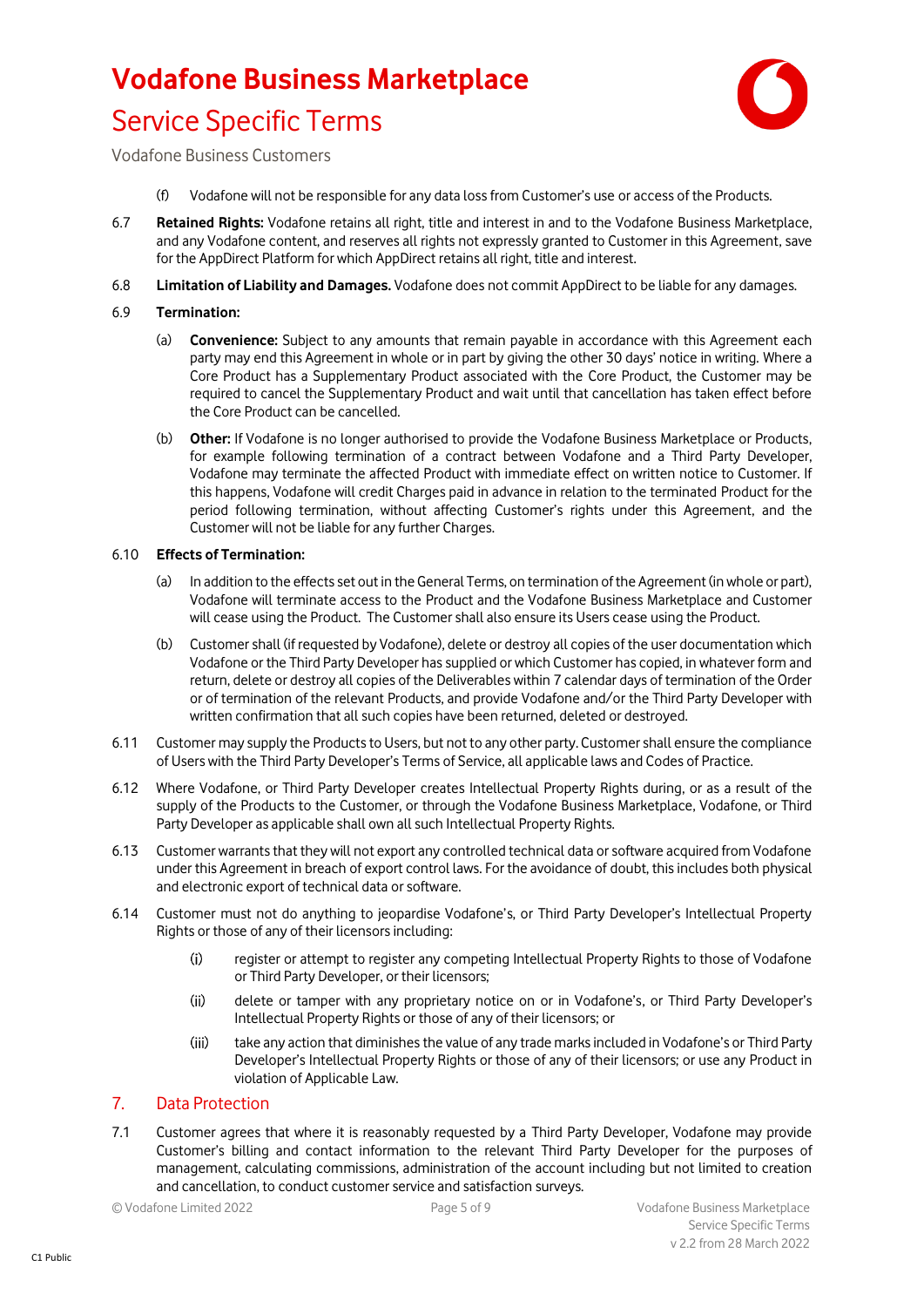

Vodafone Business Customers

- 7.2 If the Customer supplies Vodafone with Personal Data, Customer shall ensure that it is accurate and up-to-date when disclosed. Customer shall ensure that Customer has obtained from the individuals concerned all necessary consents under Applicable Privacy Law. Vodafone may retain Customer's Personal Data beyond the termination of the Agreement for the purposes of administering the account.
- 7.3 Each Third Party Developer may collect, disclose and use the Customer's personal information, which may include location based data, in connection with providing this service.
- 7.4 **Liability**: Customer acknowledges that by using the Service, Customer data (including User Personal Data) may be collected, processed and stored by a Third Party Developer (in accordance where applicable their privacy policy). As such, Vodafone shall have no liability to the Customer for any loss or corruption of such data while it is collected, processed and/or stored by a Third Party Developer.

#### 8. Third Party Developer Terms of Service and Specific Conditions of Use

- 8.1 All Third Party Products are subject to the Third Party Developer Terms of Service, as updated from time to time, and may be subject to Specific Conditions of User, which are either detailed below in this clause, or presented to the Customer by the Third Party prior to accessing, using, or downloading the Product.
	- (a) **Microsoft Office 365:** Product and online services terms available at: [https://www.microsoft.com/en](https://www.microsoft.com/en-us/licensing/product-licensing/products)[us/licensing/product-licensing/products](https://www.microsoft.com/en-us/licensing/product-licensing/products)
	- (b) **Hostopia:** terms of service available a[t https://www.hostopia.com/legal-landing;](https://www.hostopia.com/legal-landing)
	- (c) **Lookout**: Enterprise Licence Agreement and Enterprise End User Agreement, , available at:
		- $(i)$ [https://www.lookout.com/legal/enterprise-licence-agreement;](https://www.lookout.com/legal/enterprise-licence-agreement) and
		- [https://www.lookout.com/legal/enterprise-end-user-agreement.](https://www.lookout.com/legal/enterprise-end-user-agreement)  $(ii)$
	- (d) **SkyKick:** terms and conditions available a[t www.skykick.com/customer-terms-conditions,](http://www.skykick.com/customer-terms-conditions) or such other URL as may be notified to the Customer.
	- (e) **Trend Micro:** terms and conditions available at [https://www.trendmicro.com/en\\_gb/about/legal.html?modal=en-english-cloud-services-terms-of](https://www.trendmicro.com/en_gb/about/legal.html?modal=en-english-cloud-services-terms-of-servicepdf#t4)[servicepdf#t4](https://www.trendmicro.com/en_gb/about/legal.html?modal=en-english-cloud-services-terms-of-servicepdf#t4)
		- $(i)$ **Worry-Free License metric:** A user license is required for:
			- (A) every server the Worry-Free Service protection agent is installed or accessed on; and
			- (B) every user where the Worry-Free service protection agent is installed or accessed on a Windows or Mac device.
		- $(ii)$ Where the Worry-Free service protection agent is installed or accessed on a Windows or Mac device, the business is entitled to install the agent on two iOS or Android devices.
	- (f) **Wix**:
		- $(i)$ terms of use available a[t https://www.wix.com/about/terms-of-use;](https://www.wix.com/about/terms-of-use)
		- Privacy Policy available a[t http://www.wix.com/about/privacy;](http://www.wix.com/about/privacy) and  $(ii)$
		- $(iii)$ Any other terms or policies made available a[t https://www.wix.com/](https://www.wix.com/)
	- (g) **Google Workspace:** terms of service is available at: [https://workspace.google.com/terms/premier\\_terms.html](https://workspace.google.com/terms/premier_terms.html)

#### 9. Trial and promotional subscriptions

- 9.1 From time to time, Vodafone may offer certain Customers specific trial or other promotional subscriptions to Third Party Products, which are subject to these terms, and the applicable Third Party Developer Terms of Service except as otherwise stated in any applicable promotional terms.
- 9.2 Trial and promotional Customers may at any time during the trial or promotion choose not to convert or continue to a paid Service as set on in these terms.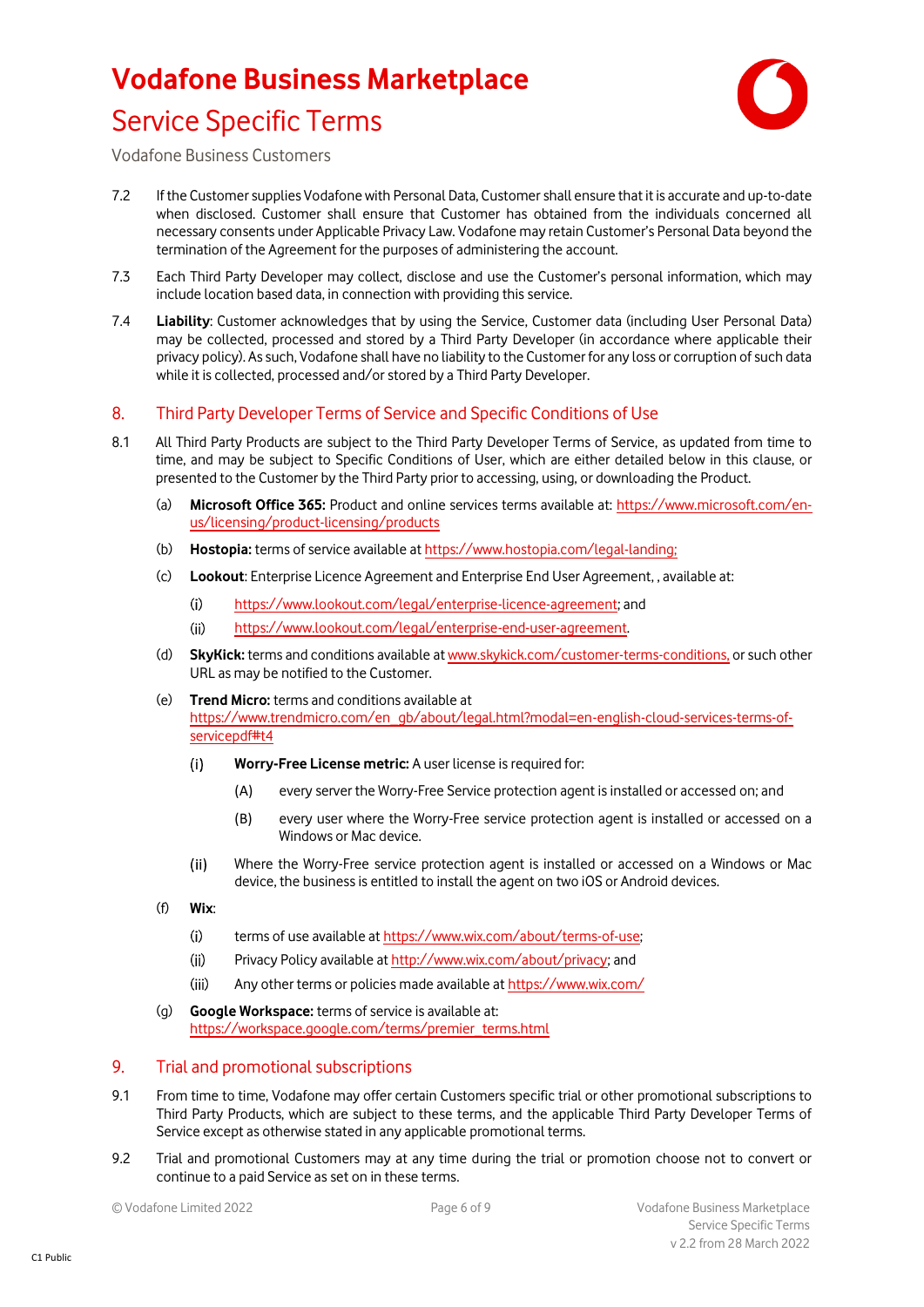

Vodafone Business Customers

- 9.3 While the Customer won't be charged for the trial, the Customer will be automatically converted to a periodic subscription fee at the end of the trial period.
- 9.4 If a Customer:
	- (a) signs up for the trial or promotion through Vodafone; and
	- (b) are billed by Vodafone; and
	- (c) Customer does not notify Vodafone before the end of the trial period that Customer wants to end the trial or promotion and not convert to a paid service at this date; or
	- (d) does not cancel the subscription via the Customer's Vodafone Business Marketplace account;

Vodafone will automatically charge the then-applicable periodic subscription fee for the Third Party Product using Customer's preferred payment method.

#### 9.5 **Secure Mobile Office Promotion**

Where Customer has selected the Secure Mobile Office Promotion, in addition to the terms above relating to Vodafone Business Marketplace, Microsoft Office 365, Lookout, and Vodafone Cloud Backup powered by SkyKick the following terms apply:

- (a) The Secure Mobile Office Promotion can only be activated by Vodafone via web chat, or on the phone;
- (b) Customer agrees:
	- $(i)$ to a minimum term of 24 months ("Minimum Term");
	- $(ii)$ if the Customer cancels either Microsoft Office 365, Lookout, or Vodafone Cloud Backup powered by SkyKick ("Cancelled Product") during the Minimum Terms, Customer will:
		- (A) lose the benefit of the Secure Mobile Office Promotion; and
		- (B) pay the then list price on the remaining Products for the duration of the Minimum Term; and
		- (C) pay a cancellation charge equal to the number of months remaining in the minimum term multiplied by the then applicable list price on the Cancelled Product.
- (c) At the end of the Minimum Term unless the Customer cancels, Customer will be converted to a) a Monthly Subscription which will be charged to their bill at the then cost of the Lookout and Vodafone Cloud Backup powered by Skykick service; and b) an Annual Subscription for the same length as the Minimum Term of the Secure Mobile Office Promotion at the then cost of the Microsoft O365 Business, service.
- (d) If the Customer wishes to cancel prior to the conversion to a Monthly Subscription the Customer must notify Vodafone of their intention to cancel by calling Vodafone customer service and informing them of the intention to cancel.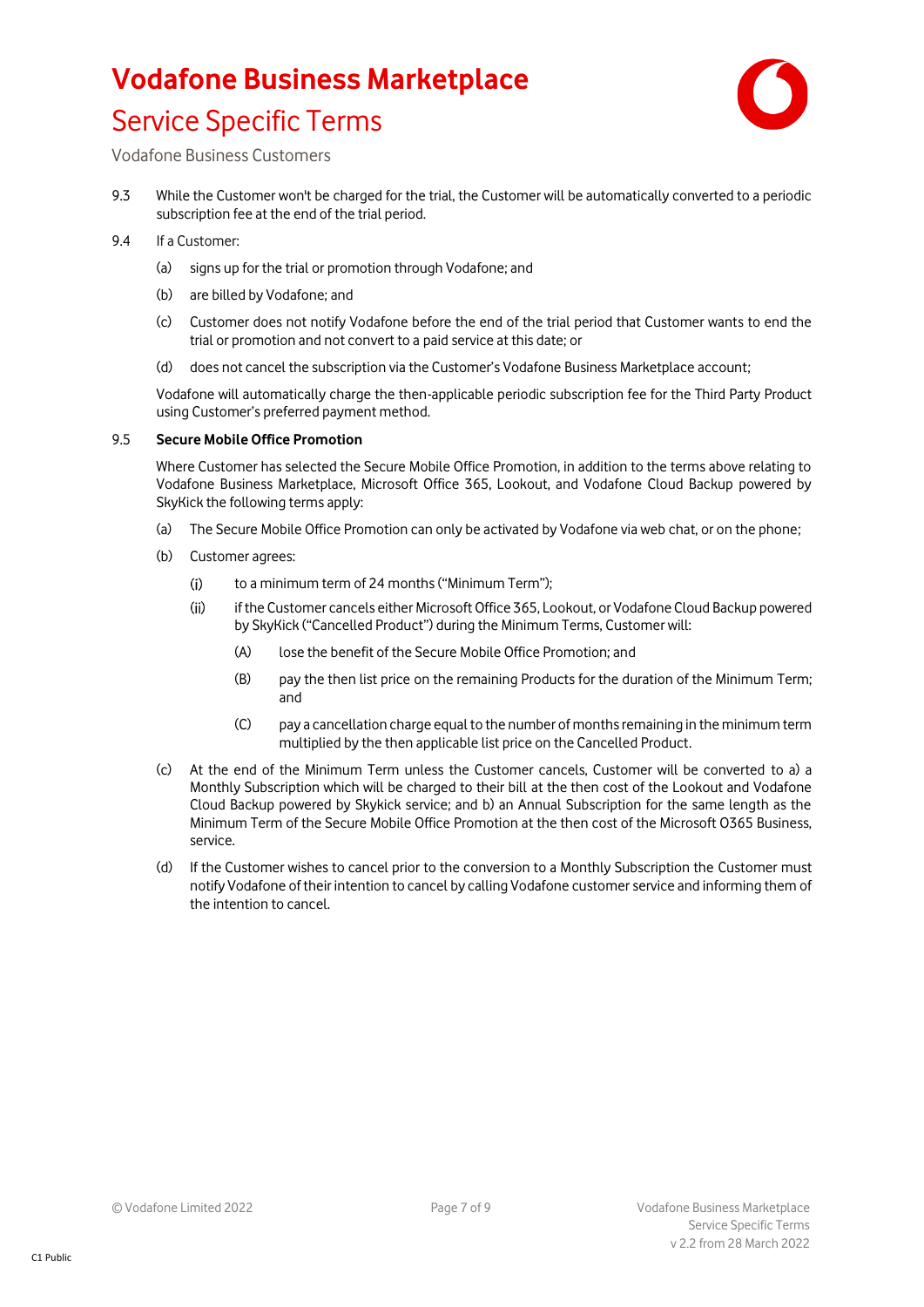

Vodafone Business Customers

The following definitions are applicable to the Services:

| <b>Additional Term</b>                                          | means the additional and successive term to the minimum contract term, to which<br>a customer will receive the Product for the same duration as the initial Subscription.                                                                                                                                                                  |
|-----------------------------------------------------------------|--------------------------------------------------------------------------------------------------------------------------------------------------------------------------------------------------------------------------------------------------------------------------------------------------------------------------------------------|
| <b>AppDirect</b>                                                | a company incorporated in Delaware, USA with a United States Tax ID 27-0610966<br>and whose primary office is at 650 California Street, Floor 25, San Francisco, CA<br>94108, USA and whose Tax registration number is 27-0610966                                                                                                          |
| <b>AppDirect Platform</b>                                       | means AppDirect's software as a service solution that is powered by AppDirect and<br>which provides an interface through which a customer can purchase, access and use<br>products.                                                                                                                                                        |
| <b>Core Product</b>                                             | means the Product which provides the dominant or main service, which the<br>Customer buys.                                                                                                                                                                                                                                                 |
| <b>Codes of Practice</b>                                        | means all guidelines governing use or provision of mobile telecommunications and<br>data services, issued by any generally recognised bodies (such as PhonepayPlus) or<br>that are adopted by Vodafone from time to time, and all instructions, regulations or<br>guidance issued by the Regulatory Authorities, whether or not mandatory. |
| <b>Deliverables</b>                                             | mean any deliverables, software or tools provided or licensed to Customer by a Third<br>Party Developer in the provision of the Products.                                                                                                                                                                                                  |
| <b>Product(s) or Third Party</b><br><b>Developer Product(s)</b> | means an application, content, software as a service, service or other medium from<br>a Third Party Developer that is available for purchase from the Vodafone Business<br>Marketplace.                                                                                                                                                    |
| Subscription                                                    | means the Monthly Subscription, Upfront Subscription and/or Annual Subscription.                                                                                                                                                                                                                                                           |
| <b>Supplementary Product</b>                                    | means the Product which supplements the Core Product, which provide the<br>Customer additional features to dominant or main service.                                                                                                                                                                                                       |
| <b>Terms</b>                                                    | means the service terms, end user license agreement, terms, acceptable use<br>policies, or any other such agreement or policy, which apply to the use of the<br>Vodafone Business Marketplace, and the Third Party Developer Terms of Service.                                                                                             |
| Third Party Developer<br><b>Terms of Service</b>                | means the service terms, end user license agreement, terms, acceptable use<br>policies, or other such agreement or policy that apply to the sale of Products by a<br>Third Party Developer directly to the Customer acquiring the Products for its own<br>use.                                                                             |
| <b>Third Party Developer</b>                                    | means one or more of the Third Party Developers detailed at Annex 1.                                                                                                                                                                                                                                                                       |
| Vodafone<br><b>Business</b><br><b>Marketplace Account</b>       | means a Customer's account on the Vodafone Business Marketplace managed by<br>an individual authorised by the Customer to purchase, cancel and otherwise alter<br>subscriptions on its behalf the "Company Admin".                                                                                                                         |
| Vodafone<br><b>Business</b><br>Marketplace                      | means the Vodafone specific platform service solution, which is powered by<br>AppDirect and which provides an interface through which a Customer can purchase,<br>access and use Products.                                                                                                                                                 |